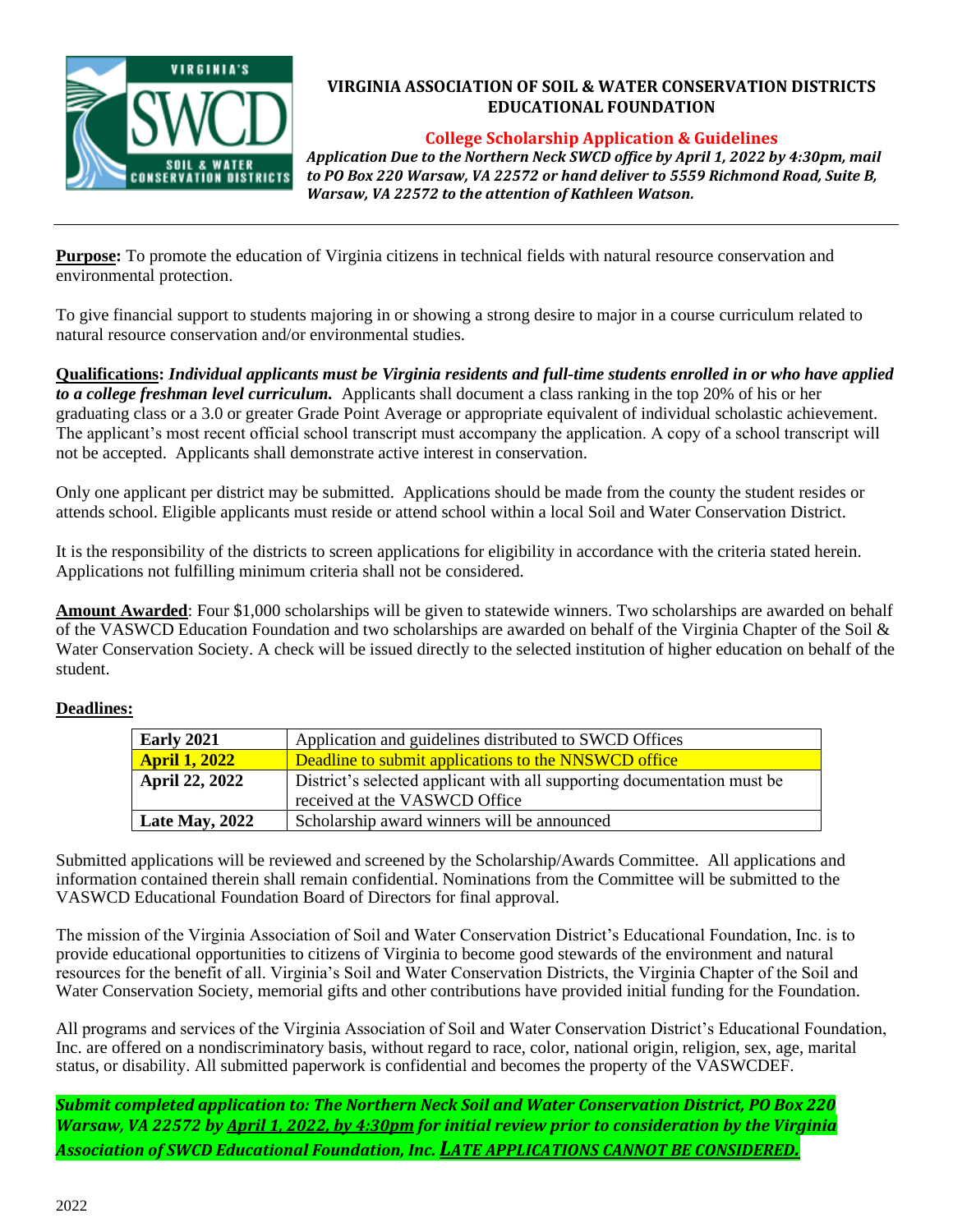# VIRGINIA ASSOCIATION OF SOIL & WATER<br>CONSERVATION DISTRICTS

### **College Scholarship Application Deadline: Confirm with your local SWCD**

|  | A. Personal Information                                                                                                                                                                                                                                                                                                                           |       |        |  |  |  |
|--|---------------------------------------------------------------------------------------------------------------------------------------------------------------------------------------------------------------------------------------------------------------------------------------------------------------------------------------------------|-------|--------|--|--|--|
|  | 1. Applicant's Name                                                                                                                                                                                                                                                                                                                               |       |        |  |  |  |
|  | Last                                                                                                                                                                                                                                                                                                                                              | First | Middle |  |  |  |
|  |                                                                                                                                                                                                                                                                                                                                                   |       |        |  |  |  |
|  |                                                                                                                                                                                                                                                                                                                                                   |       |        |  |  |  |
|  | 4. Local Soil & Water Conservation District: Northern Neck Soil and Water Conservation District                                                                                                                                                                                                                                                   |       |        |  |  |  |
|  |                                                                                                                                                                                                                                                                                                                                                   |       |        |  |  |  |
|  |                                                                                                                                                                                                                                                                                                                                                   |       |        |  |  |  |
|  |                                                                                                                                                                                                                                                                                                                                                   |       |        |  |  |  |
|  | B. Educational Background (20 pts)<br>Attach your most recent official transcript. Your official transcript must show the official school seal.                                                                                                                                                                                                   |       |        |  |  |  |
|  |                                                                                                                                                                                                                                                                                                                                                   |       |        |  |  |  |
|  | 2.                                                                                                                                                                                                                                                                                                                                                |       |        |  |  |  |
|  | 3.                                                                                                                                                                                                                                                                                                                                                |       |        |  |  |  |
|  | 4.                                                                                                                                                                                                                                                                                                                                                |       |        |  |  |  |
|  | College(s) Attending or Plan to Attend: Include College Name and Location<br>5.                                                                                                                                                                                                                                                                   |       |        |  |  |  |
|  | $\left(1\right)$ and $\left(1\right)$ and $\left(1\right)$ and $\left(1\right)$ and $\left(1\right)$ and $\left(1\right)$ and $\left(1\right)$ and $\left(1\right)$ and $\left(1\right)$ and $\left(1\right)$ and $\left(1\right)$ and $\left(1\right)$ and $\left(1\right)$ and $\left(1\right)$ and $\left(1\right)$ and $\left(1\right)$ a     |       |        |  |  |  |
|  | $(2)$ . The contract of the contract of the contract of the contract of the contract of the contract of the contract of the contract of the contract of the contract of the contract of the contract of the contract of the c                                                                                                                     |       |        |  |  |  |
|  | 6.                                                                                                                                                                                                                                                                                                                                                |       |        |  |  |  |
|  | C. Environmental Leadership & Activity Experience (15 pts) - Attach additional information as needed.<br>List any environmental leadership or activity experience - designating if high school or college experience - you may<br>have including participation in Envirothon, Youth Conservation Camp, 4-H, Future Farmers of America (FFA), etc. |       |        |  |  |  |

D. Other Leadership & Activity Experience (5 pts) - *Attach additional information as needed.*

List all other organizations and important extracurricular activities - designating if high school or college experience in which you have or currently are participating. Indicate any activities in which you hold or have held office and note which position. Include other activities such as athletics, music, drama, dance, public speaking, clubs, societies, public events/exhibits or awards, list honors or letters earned.

\_\_\_\_\_\_\_\_\_\_\_\_\_\_\_\_\_\_\_\_\_\_\_\_\_\_\_\_\_\_\_\_\_\_\_\_\_\_\_\_\_\_\_\_\_\_\_\_\_\_\_\_\_\_\_\_\_\_\_\_\_\_\_\_\_\_\_\_\_\_\_\_\_\_\_\_\_\_\_\_\_\_\_\_\_\_\_\_\_\_\_\_\_\_ \_\_\_\_\_\_\_\_\_\_\_\_\_\_\_\_\_\_\_\_\_\_\_\_\_\_\_\_\_\_\_\_\_\_\_\_\_\_\_\_\_\_\_\_\_\_\_\_\_\_\_\_\_\_\_\_\_\_\_\_\_\_\_\_\_\_\_\_\_\_\_\_\_\_\_\_\_\_\_\_\_\_\_\_\_\_\_\_\_\_\_\_\_\_ \_\_\_\_\_\_\_\_\_\_\_\_\_\_\_\_\_\_\_\_\_\_\_\_\_\_\_\_\_\_\_\_\_\_\_\_\_\_\_\_\_\_\_\_\_\_\_\_\_\_\_\_\_\_\_\_\_\_\_\_\_\_\_\_\_\_\_\_\_\_\_\_\_\_\_\_\_\_\_\_\_\_\_\_\_\_\_\_\_\_\_\_\_\_ \_\_\_\_\_\_\_\_\_\_\_\_\_\_\_\_\_\_\_\_\_\_\_\_\_\_\_\_\_\_\_\_\_\_\_\_\_\_\_\_\_\_\_\_\_\_\_\_\_\_\_\_\_\_\_\_\_\_\_\_\_\_\_\_\_\_\_\_\_\_\_\_\_\_\_\_\_\_\_\_\_\_\_\_\_\_\_\_\_\_\_\_\_\_

\_\_\_\_\_\_\_\_\_\_\_\_\_\_\_\_\_\_\_\_\_\_\_\_\_\_\_\_\_\_\_\_\_\_\_\_\_\_\_\_\_\_\_\_\_\_\_\_\_\_\_\_\_\_\_\_\_\_\_\_\_\_\_\_\_\_\_\_\_\_\_\_\_\_\_\_\_\_\_\_\_\_\_\_\_\_\_\_\_\_\_\_\_\_ \_\_\_\_\_\_\_\_\_\_\_\_\_\_\_\_\_\_\_\_\_\_\_\_\_\_\_\_\_\_\_\_\_\_\_\_\_\_\_\_\_\_\_\_\_\_\_\_\_\_\_\_\_\_\_\_\_\_\_\_\_\_\_\_\_\_\_\_\_\_\_\_\_\_\_\_\_\_\_\_\_\_\_\_\_\_\_\_\_\_\_\_\_\_ \_\_\_\_\_\_\_\_\_\_\_\_\_\_\_\_\_\_\_\_\_\_\_\_\_\_\_\_\_\_\_\_\_\_\_\_\_\_\_\_\_\_\_\_\_\_\_\_\_\_\_\_\_\_\_\_\_\_\_\_\_\_\_\_\_\_\_\_\_\_\_\_\_\_\_\_\_\_\_\_\_\_\_\_\_\_\_\_\_\_\_\_\_\_